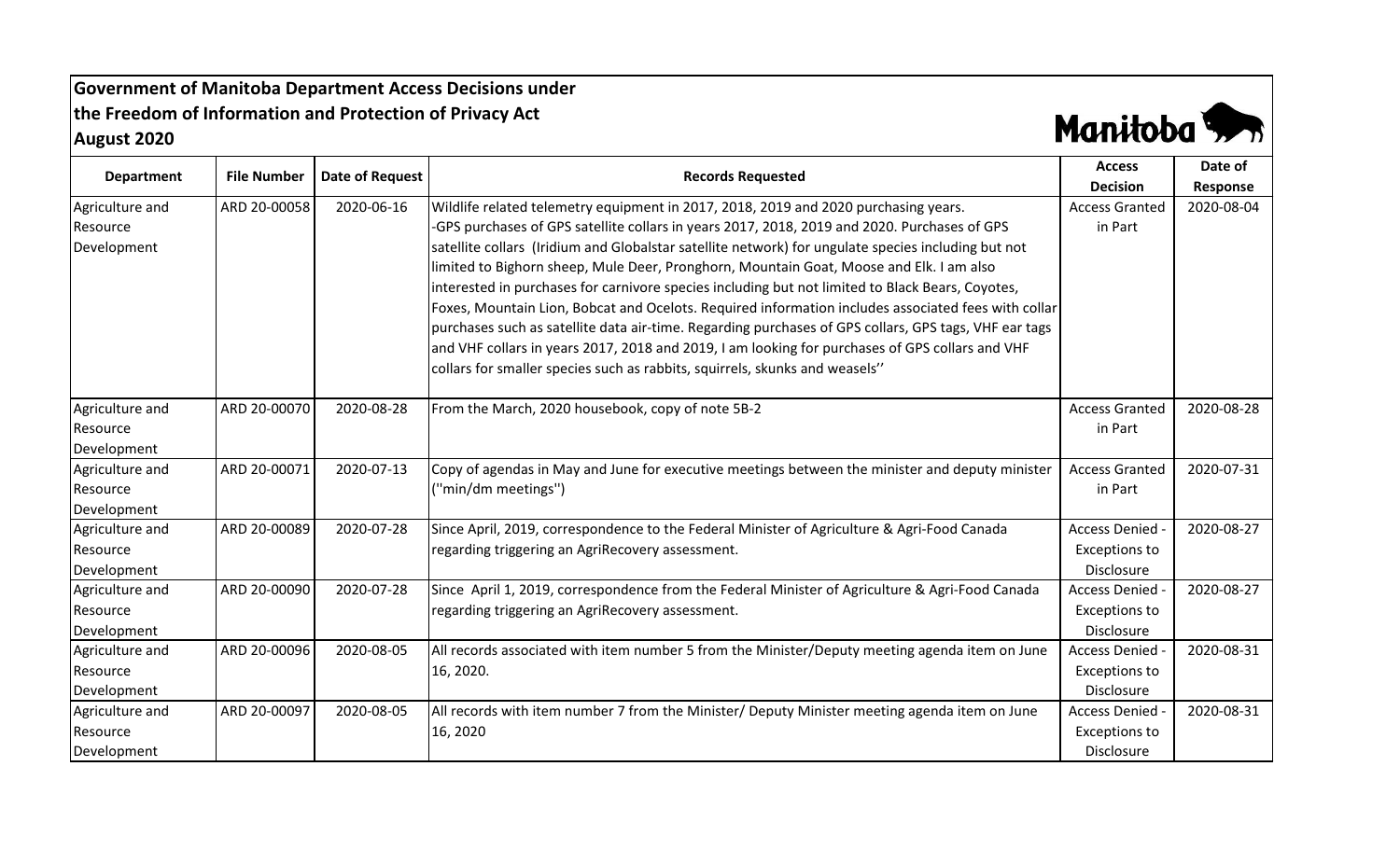| Agriculture and      | ARD 20-00098 | 2020-08-05 | All records with item number 8 from the Minister/ Deputy Minister meeting agenda item on June            | Access Denied -       | 2020-08-31 |
|----------------------|--------------|------------|----------------------------------------------------------------------------------------------------------|-----------------------|------------|
| Resource             |              |            | 16, 2020                                                                                                 | <b>Exceptions to</b>  |            |
| Development          |              |            |                                                                                                          | Disclosure            |            |
| Agriculture and      | ARD 20-00099 | 2020-08-06 | All records associated with item number 3 from the Minister/Deputy meeting agenda item on June           | Access Denied         | 2020-08-31 |
| Resource             |              |            | 24, 2020.                                                                                                | <b>Exceptions to</b>  |            |
| Development          |              |            |                                                                                                          | Disclosure            |            |
| Agriculture and      | ARD 20-00100 | 2020-08-06 | All records associated with item number 4 from the Minister/Deputy Minister meeting agenda item          | Access Denied -       | 2020-08-27 |
| Resource             |              |            | on June 24, 2020.                                                                                        | <b>Exceptions to</b>  |            |
| Development          |              |            |                                                                                                          | Disclosure            |            |
| Civil Service        | 20CSC-028    | 2020-04-23 | Records regarding the determination of what constitutes an "essential" and what is a "non-               | <b>Access Granted</b> | 2020-08-04 |
| Commission           |              |            | essential" staff during COVID-19                                                                         | in Full               |            |
| <b>Civil Service</b> | 20CSC-036    | 2020-07-27 | All Current Deputy Minister's Employment Contracts. Timeline: May 1, 2016 to July 27, 2020               | Access Denied -       | 2020-08-07 |
| Commission           |              |            |                                                                                                          | No Records            |            |
| Conservation and     | 2019-119     | 2019-08-16 | All documents pertaining to the province's Emergency Action Plan for Chronic Waste Disease -             | <b>Access Granted</b> | 2020-08-04 |
| Climate              |              |            | including the plan itself                                                                                | in Part               |            |
| Conservation and     | 2020-056     | 2020-07-09 | From the spring 2020 housebook, copy of note 'Energy in Manitoba' from section '01 - Climate and         | <b>Access Granted</b> | 2020-07-31 |
| Climate              |              |            | Energy                                                                                                   | in Full               |            |
| Conservation and     | 2020-057     | 2020-07-09 | From the spring 2020 housebook, copy of note 'Climate and Green Plan - Progress' from section '01        | <b>Access Granted</b> | 2020-08-04 |
| Climate              |              |            | Climate and Energy'                                                                                      | in Full               |            |
| Conservation and     | 2020-058     | 2020-07-10 | From the spring 2020 housebook, copy of note 'Efficiency Manitoba - 2020/23 Plan and Process'            | <b>Access Granted</b> | 2020-08-10 |
| Climate              |              |            | from section '04 - Efficiency Manitoba'                                                                  | in Part               |            |
| Conservation and     | 2020-059     | 2020-07-10 | From the spring 2020 housebook, copy of note 'St. Boniface Environmental Issues' from section '02        | <b>Access Granted</b> | 2020-08-07 |
| Climate              |              |            | <b>Contaminated Sites'</b>                                                                               | in Part               |            |
| Conservation and     | 2020-060     | 2020-07-10 | From the spring 2020 housebook, copy of note 'City of Winnipeg Wastewater - North End Water              | <b>Access Granted</b> | 2020-08-07 |
| Climate              |              |            | Pollution Control Centre' from section '06 - Environmental Licensing'                                    | in Full               |            |
| Conservation and     | 2020-061     | 2020-07-14 | Total number of tickets given for failure to display a park pass and the total value of these tickets in | <b>Access Granted</b> | 2020-08-10 |
| Climate              |              |            | 2016/17, 2017/18, 2018/19 and 2019/2020                                                                  | in Full               |            |
| Conservation and     | 2020-062     | 2020-07-14 | Copy of agendas in May and June for executive meetings between the minister and deputy minister          | <b>Access Granted</b> | 2020-08-11 |
| Climate              |              |            | (min/dm meetings)                                                                                        | in Part               |            |
| Conservation and     | 2020-063     | 2020-07-15 | From the spring 2020 housebook, copy of note '100 Day Action Plan Delivery' from section '07 - Key       | <b>Access Granted</b> | 2020-08-14 |
| Climate              |              |            | Departmental Initiatives'                                                                                | in Full               |            |
| Conservation and     | 2020-065     | 2020-07-16 | From the spring 2020 housebook, copy of note 'elicensing - Modernizing Sustainable Development           | <b>Access Granted</b> | 2020-08-13 |
| Climate              |              |            | Manual Licensing Management System' from section '07 - Key Departmental Initiatives'                     | in Part               |            |
|                      |              |            |                                                                                                          |                       |            |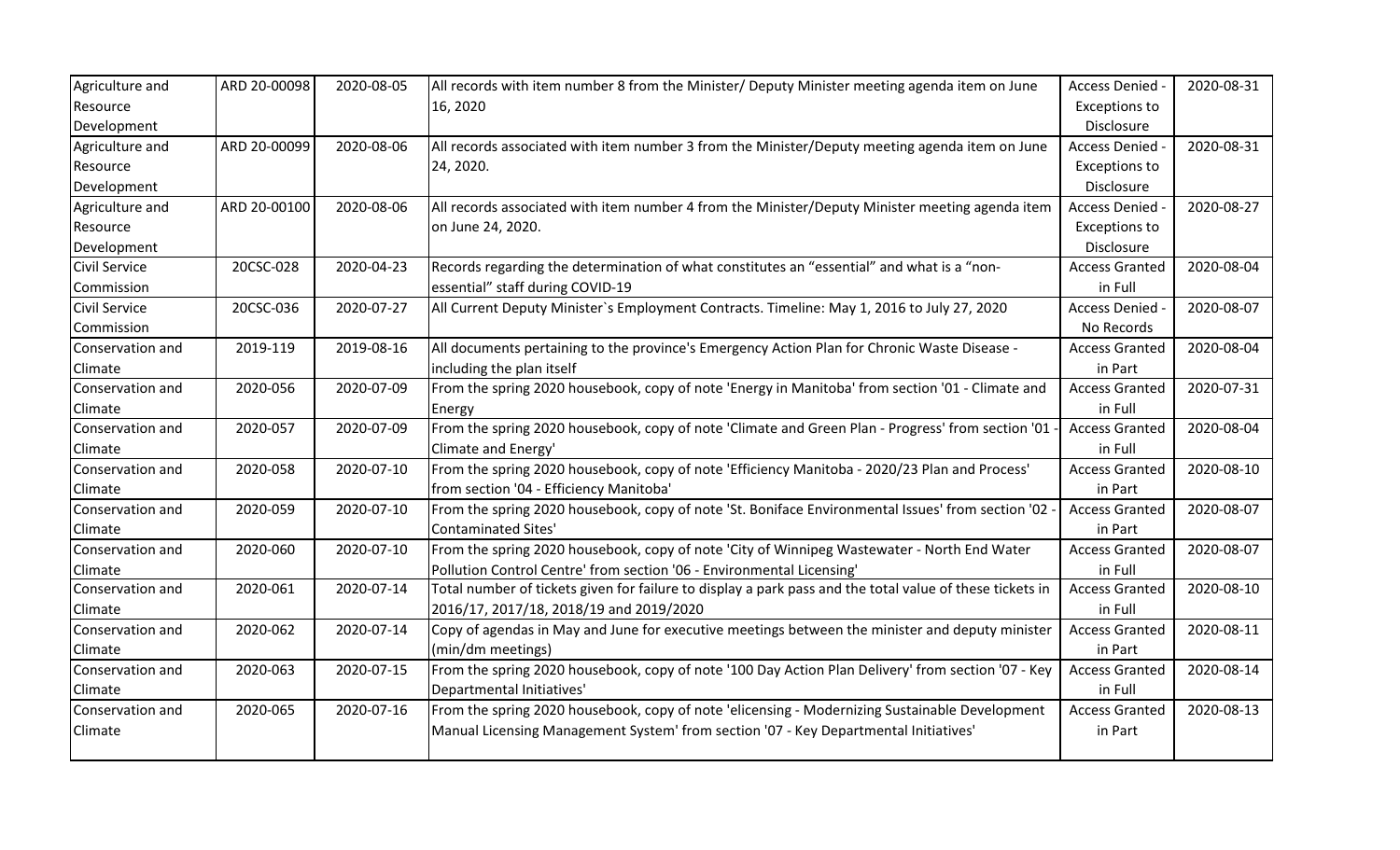| Conservation and | 2020-066 | 2020-07-16 | From the spring 2020 housebook, copy of note 'Park Strategy and Cottage Fees' from section '08 -        | <b>Access Granted</b> | 2020-08-17 |
|------------------|----------|------------|---------------------------------------------------------------------------------------------------------|-----------------------|------------|
| Climate          |          |            | Parks and Protected Spaces'                                                                             | in Part               |            |
| Conservation and | 2020-067 | 2020-07-17 | From the spring 2020 housebook, copy of note 'Waste Reduction and Recycling Support Fund' from          | <b>Access Granted</b> | 2020-08-17 |
| <b>Climate</b>   |          |            | section '09 - Waste Reduction and Recycling'                                                            | in Part               |            |
| Conservation and | 2020-068 | 2020-07-17 | From the spring 2020 housebook, copy of note 'Whiteshell Solid Waste Management Initiative' from        | <b>Access Granted</b> | 2020-08-28 |
| Climate          |          |            | section '08 - Parks and Protected Spaces'                                                               | in Part               |            |
| Conservation and | 2020-069 | 2020-07-21 | I would like to request a complete and exhaustive list of all Manure Storage Facilities in the provine  | <b>Access Granted</b> | 2020-08-28 |
| Climate          |          |            | of Manitoba for the purpose of Phase 1 Environmental Site Assessment. This data set would go back       | in Part               |            |
|                  |          |            | as far possible or 01/01/1980 to the current date. If possible, this data set would include, but not be |                       |            |
|                  |          |            | limited to active and inactive sties. This data set would also include all available address/location   |                       |            |
|                  |          |            | information. I would like to have this data set in a computer readable format.                          |                       |            |
|                  |          |            |                                                                                                         |                       |            |
| Conservation and | 2020-070 | 2020-07-23 | Letter to [name removed] referred to in an email from [name remvoed] to [name and date                  | <b>Access Granted</b> | 2020-08-12 |
| Climate          |          |            | removed], instructing [name removed] to perform required alterations to [personal information           | in Full               |            |
|                  |          |            | removed] floating platform.                                                                             |                       |            |
| Conservation and | 2020-072 | 2020-07-31 | [Date and name removed] submitted an online request form to the Conservation Data Centre,               | Access Denied         | 2020-08-24 |
| <b>Climate</b>   |          |            | Department of Conservation and Climate, requesting all reports of Small White Lady's slippers on        | No Records            |            |
|                  |          |            | lands in SE Brandon, including any results of surveys for the species and the years they were done,     |                       |            |
|                  |          |            | and any maps of the location of Small White Lady's Slippers. This request was refused with no           |                       |            |
|                  |          |            | reasons given. I am requesting all records held by the Department of Conservation and Climate on        |                       |            |
|                  |          |            | [name removed] applications to the Conservation Data Centre over the time period of [dates              |                       |            |
|                  |          |            | removed]. The records should also include any information on applications to the Conservation Data      |                       |            |
|                  |          |            | Centre made by other individuals for all or part of the same data from June 4, 2020 to July 31, 2020.   |                       |            |
|                  |          |            |                                                                                                         |                       |            |
|                  |          |            |                                                                                                         |                       |            |
| Conservation and | 2020-073 | 2020-08-04 | [Information and name removed] suffered fire damage to [identifying information removed]                | Access Denied -       | 2020-08-20 |
| <b>Climate</b>   |          |            | property located at [address removed] on [date removed]. We understand the fire may have                | No Records            |            |
|                  |          |            | originated from [location removed]. I am looking to obtain the fire report pertaining to this fire      |                       |            |
|                  |          |            |                                                                                                         |                       |            |
|                  |          |            | [information removed].                                                                                  |                       |            |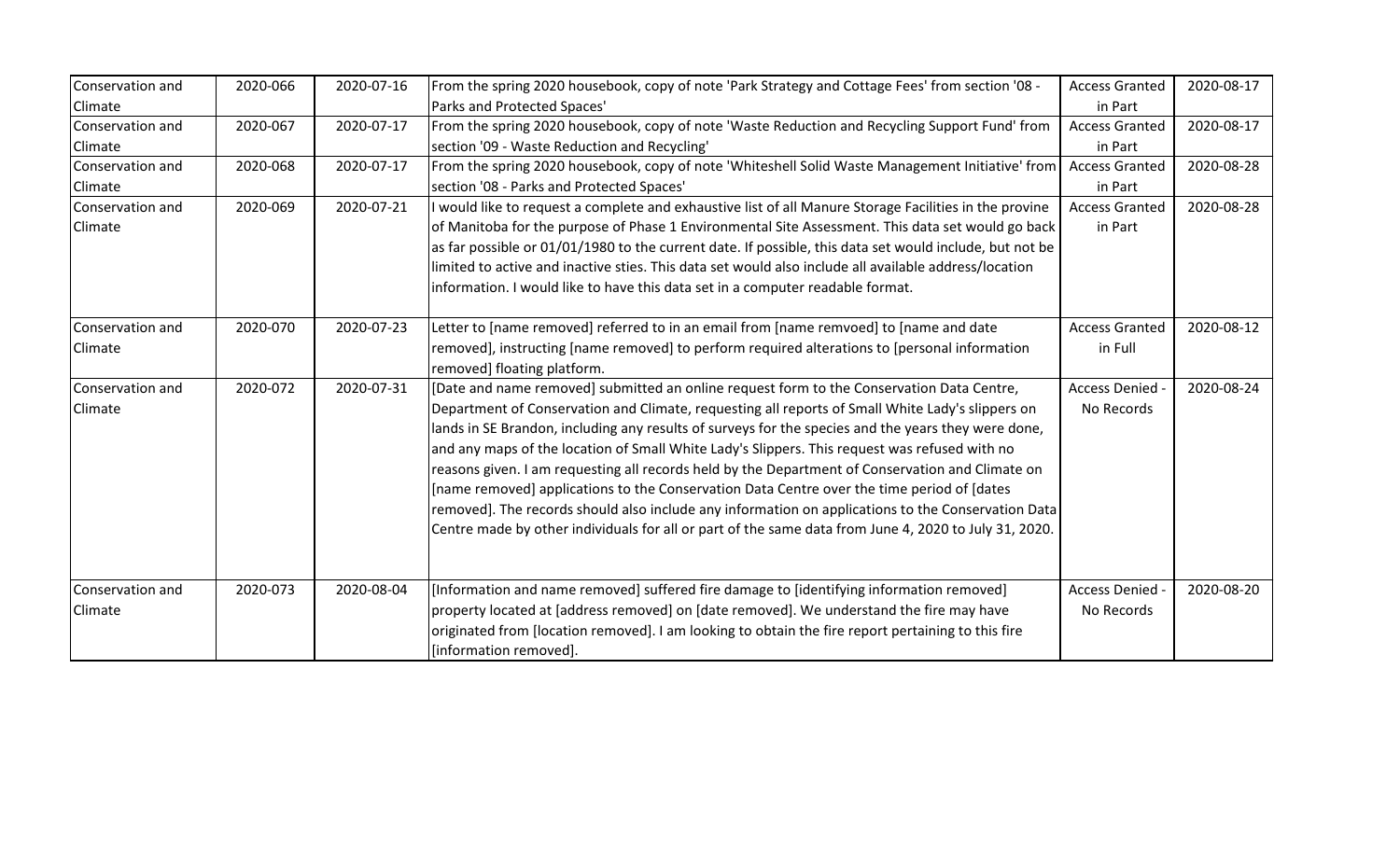| Economic<br>Development and<br><b>Training</b> | E2020-062    | 2020-02-10 | Amounts budgeted and amounts actually forwarded to the following post-secondary institutions in<br>2016/2017, 2017/2018, 2018/2019, 2019/2020: University of Manitoba, University of Winnipeg,<br>Brandon University, University College of the North, Universite de Saint Boniface, Red River College,<br>Assiniboine Community College, Canadian Mennonite University, Education Professionnelle et<br>Technique, Private Religious Institutions. | <b>Access Granted</b><br>in Full                      | 2020-08-21 |
|------------------------------------------------|--------------|------------|-----------------------------------------------------------------------------------------------------------------------------------------------------------------------------------------------------------------------------------------------------------------------------------------------------------------------------------------------------------------------------------------------------------------------------------------------------|-------------------------------------------------------|------------|
| Economic<br>Development and<br>Training        | E2020-088    | 2020-04-22 | All correspondence to Post-Secondary institutions regarding funding since March 1, 2020.                                                                                                                                                                                                                                                                                                                                                            | <b>Access Granted</b><br>in Part                      | 2020-08-18 |
| Economic<br>Development and<br>Training        | E2020-091    | 2020-04-29 | In 2019/2020, budget and actuals for wage subsidies to support co-op, summer and temporary<br>employment opportunities for young people.                                                                                                                                                                                                                                                                                                            | <b>Access Granted</b><br>in Full                      | 2020-08-13 |
| Economic<br>Development and<br><b>Training</b> | E2020-100    | 2020-05-19 | Please provide all correspondence to Post-Secondary institutions regarding funding since March 1,<br>2020.                                                                                                                                                                                                                                                                                                                                          | <b>Access Granted</b><br>in Part                      | 2020-08-18 |
| Economic<br>Development and<br><b>Training</b> | E2020-123    | 2020-07-10 | Communication to and from Phil Houde and 24/7 In Touch since January 1, 2020                                                                                                                                                                                                                                                                                                                                                                        | <b>Access Granted</b><br>in Part                      | 2020-08-09 |
| Economic<br>Development and<br>Training        | E2020-124    | 2020-07-10 | Communication to and from the Minister or the Minister's office and 24/7 InTouch since January 1,<br>2020                                                                                                                                                                                                                                                                                                                                           | <b>Access Granted</b><br>in Part                      | 2020-08-09 |
| Economic<br>Development and<br><b>Training</b> | E2020-125    | 2020-07-13 | Copy of agendas in May and June for executive meetings between the minister and deputy minister<br>("min/dm meetings").                                                                                                                                                                                                                                                                                                                             | <b>Access Granted</b><br>in Part                      | 2020-08-12 |
| Economic<br>Development and<br><b>Training</b> | E2020-130    | 2020-07-20 | Please provide a breakdown of representation on immigration applications.<br>Break down by Rep type: 1. Lawyer 2. Consultant 3. Self 4. Other. Timelines: January 1, 2015 until<br>present.                                                                                                                                                                                                                                                         | <b>Access Granted</b><br>in Full                      | 2020-08-13 |
| Education                                      | 2020 - E 041 | 2020-06-10 | Briefing Notes and Advisory Notes regarding the decision to purchase King's School                                                                                                                                                                                                                                                                                                                                                                  | <b>Access Granted</b><br>in Part                      | 2020-08-19 |
| Education                                      | 2020 - E043  | 2020-06-11 | Copy of the agreement with Gateway Christian Community Inc. regarding King's School                                                                                                                                                                                                                                                                                                                                                                 | Access Denied -<br><b>Exceptions to</b><br>Disclosure | 2020-08-12 |
| Education                                      | 2020 - E 044 | 2020-06-11 | Correspondence to or from the department with [names removed].                                                                                                                                                                                                                                                                                                                                                                                      | <b>Access Granted</b><br>in Part                      | 2020-08-12 |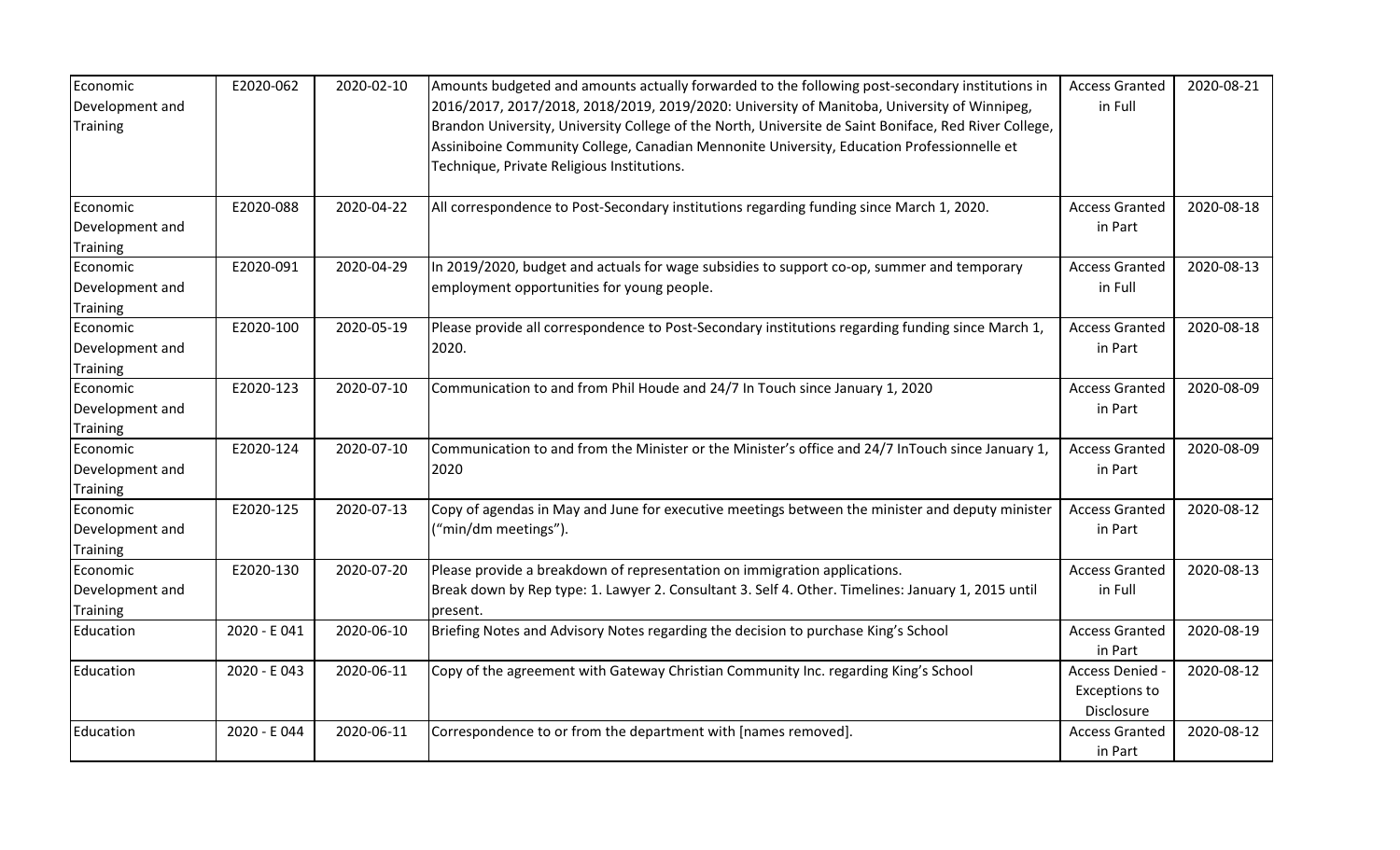| Education | 2020 - E 045 | 2020-06-15 | Cost to purchase King's School, the budget for renovations for King's School and the budget for       | <b>Access Granted</b> | 2020-08-19 |
|-----------|--------------|------------|-------------------------------------------------------------------------------------------------------|-----------------------|------------|
|           |              |            | portables at King's School                                                                            | in Part               |            |
| Education | 2020 - E 046 | 2020-06-11 | Copy of all due diligence, including appraisals, surveys, building inspections and business/financial | Access Denied -       | 2020-08-14 |
|           |              |            | cases for the purchase of King's School                                                               | <b>Exceptions to</b>  |            |
|           |              |            |                                                                                                       | Disclosure            |            |
| Education | 2020 - E 048 | 2020-06-15 | Correspondence with DSFM regarding purchase of King's School                                          | <b>Access Granted</b> | 2020-08-19 |
|           |              |            |                                                                                                       | in Part               |            |
| Education | 2020 - E 049 | 2020-06-15 | Terms of reference for the purchase of King's School                                                  | Access Denied -       | 2020-08-14 |
|           |              |            |                                                                                                       | No Records            |            |
| Education | 2020 - E 067 | 2020-06-16 | Name of the successful bidder for the RFP "for improving and maintaining student attendance" as       | <b>Access Granted</b> | 2020-08-19 |
|           |              |            | well as the budgeted amount for this contract. For clarity, the RFP is referenced in the January 29,  | in Part               |            |
|           |              |            | 2020 news release: "MANITOBA EDUCATION TAKING STEPS TO IMPROVE SCHOOL ATTENDANCE"                     |                       |            |
| Education | 2020 - E 069 | 2020-06-16 | From the Spring Session, 2020 housebook, copy of note A.3                                             | <b>Access Granted</b> | 2020-08-19 |
|           |              |            |                                                                                                       | in Full               |            |
| Education | 2020 - E 070 | 2020-06-16 | From the Spring Session, 2020 housebook, copy of note A.10                                            | <b>Access Granted</b> | 2020-08-19 |
|           |              |            |                                                                                                       | in Full               |            |
| Education | 2020 - E072  | 2020-06-19 | Please provide Contract #4500954268, between Manitoba and CBC RADIO-CANADA, for the amount            | <b>Access Granted</b> | 2020-08-19 |
|           |              |            | of \$46,632.22, dated October 27, 2015                                                                | in Part               |            |
| Education | 2020 - E075  | 2020-07-21 | From the Spring Session, 2020 housebook, copy of note B.2                                             | <b>Access Granted</b> | 2020-08-14 |
|           |              |            |                                                                                                       | in Full               |            |
| Families  | 2020-119     | 2020-06-22 | Regarding Contract 4501118270 with CHANGEMAKERS. Copy of the RFP or tender (if any), copy of          | <b>Access Granted</b> | 2020-08-12 |
|           |              |            | the contract and any contract amendments, and copy of any report as a result.                         | in Part               |            |
| Families  | 2020-123     | 2020-07-09 | For the 2018/2019 fiscal year, for the ELCC program:                                                  | <b>Access Granted</b> | 2020-08-12 |
|           |              |            | total spaces for infants                                                                              | in Part               |            |
|           |              |            | total spaces for preschool age 2 to 5                                                                 |                       |            |
|           |              |            | total spaces for school age 6 to 12                                                                   |                       |            |
|           |              |            | total parent fees for centres                                                                         |                       |            |
|           |              |            | total parent fees for homes                                                                           |                       |            |
|           |              |            | total operating grants & fee subsidies for centres                                                    |                       |            |
|           |              |            | total operating grants & fee subsidies for homes                                                      |                       |            |
| Families  | 2020-127     | 2020-07-14 | For the Temporary Child Care Service Grant, what is the budget, the amount spent to date, how         | <b>Access Granted</b> | 2020-08-12 |
|           |              |            | many have applied, how many have been rejected and how many approved.                                 | in Full               |            |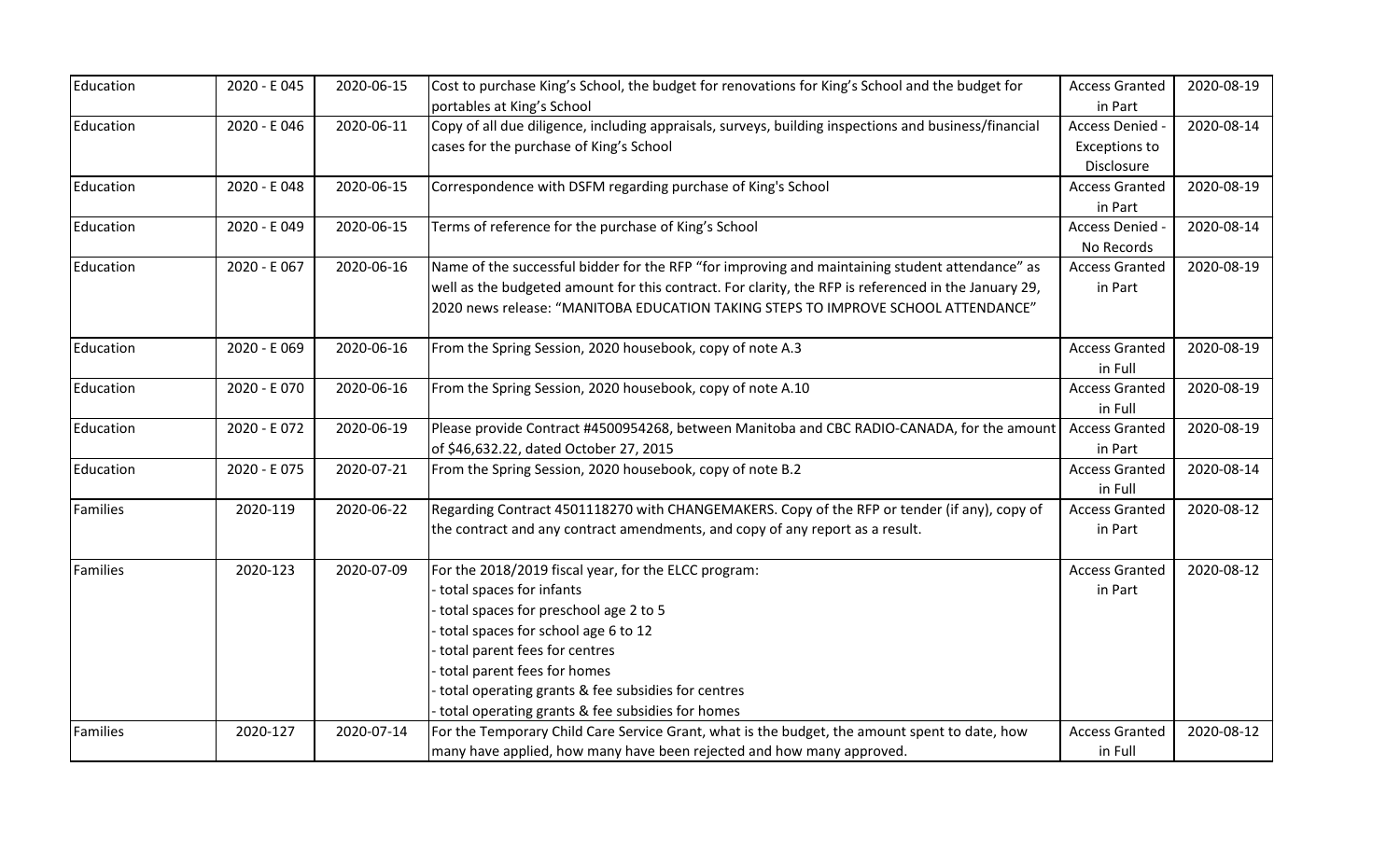| Families | 2020-131  | 2020-07-21 | From the Spring, 2020 housebook, under "A. Top Issues", copy of note number 1.                       | <b>Access Granted</b> | 2020-08-19 |
|----------|-----------|------------|------------------------------------------------------------------------------------------------------|-----------------------|------------|
|          |           |            |                                                                                                      | in Part               |            |
| Families | 2020-137  | 2020-07-23 | From the, 2020 housebook, under A, Top Issues, copy of note 4.                                       | <b>Access Granted</b> | 2020-08-19 |
|          |           |            |                                                                                                      | in Part               |            |
| Families | 2020-160  | 2020-08-12 | Please provide detail toward Manitoba Families service expectation and/or policy toward notifying a  | Access Denied -       | 2020-08-26 |
|          |           |            | recipient in event of error at hand of Manitoba Families when it should be known to likely cause the | No Records            |            |
|          |           |            | recipient hardship or loss, intentional or otherwise. Example provided in FIPPA 2020-73 page 206.    |                       |            |
| Finance  | 20FIN-005 | 2020-01-09 | 1. Amount of PST revenue generated from home insurance for both homeowners and renters               | Access Denied -       | 2020-08-11 |
|          |           |            | 2. Amount of PST revenue generated from personal care services                                       | No Records            |            |
|          |           |            | 3. Amount of PST revenue generated from professional tax preparation                                 |                       |            |
|          |           |            | 4. Amount of PST revenue generated from the preparation of wills                                     |                       |            |
|          |           |            | 5. Amount of revenue generated from probate fees                                                     |                       |            |
|          |           |            | 6. Amount of interest collected from the tax interest rate surcharge for small business              |                       |            |
|          |           |            | 2016 to present. Please provide results annually by fiscal year.                                     |                       |            |
| Finance  | 20FIN-116 | 2020-06-19 | Research report generated by the following contract:                                                 | <b>Access Denied</b>  | 2020-08-07 |
|          |           |            | <b>Vendor LEGER</b>                                                                                  | No Records            |            |
|          |           |            | <b>Department Finance</b>                                                                            |                       |            |
|          |           |            | Contract Number 4501168935                                                                           |                       |            |
|          |           |            | Date 02/04/2020                                                                                      |                       |            |
|          |           |            | Term                                                                                                 |                       |            |
|          |           |            | Value \$32,775.50                                                                                    |                       |            |
|          |           |            | Subject Matter RESEARCH, ADV PROD                                                                    |                       |            |
|          |           |            | <b>Category Direct Award</b>                                                                         |                       |            |
|          |           |            | Rationale Provider possesses specific and/or unique knowledge and/or abilities                       |                       |            |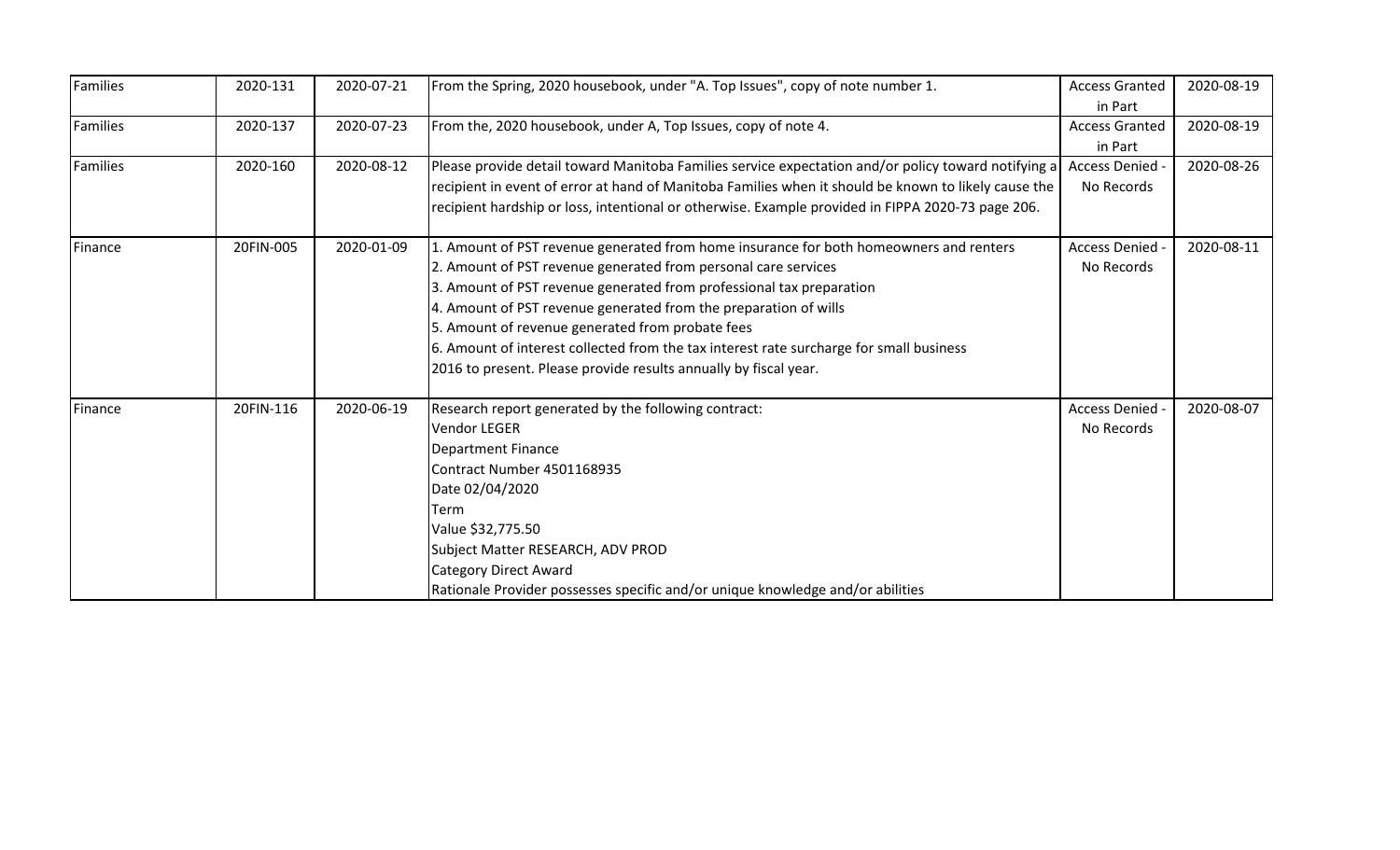| Finance              | 20FIN-141 | 2020-07-08 | Please provide documentation on the last time the provincial government negotiated a pay                                 | Access Denied -       | 2020-07-28 |
|----------------------|-----------|------------|--------------------------------------------------------------------------------------------------------------------------|-----------------------|------------|
|                      |           |            | reduction (or if one was decided by an arbitrator) with each of its unions and bargaining units                          | No Records            |            |
|                      |           |            | (reduction to wages and salaries, not reductions to benefits, overtime pay, etc.). A summary note is                     |                       |            |
|                      |           |            | preferable for example:                                                                                                  |                       |            |
|                      |           |            | Nurses Union, 2010, 1% reduction                                                                                         |                       |            |
|                      |           |            | Teachers union, 2010, 1% reduction                                                                                       |                       |            |
|                      |           |            | Jail guards union, 2008, 1.5% reduction                                                                                  |                       |            |
|                      |           |            | CUPE, 2011, 1% reduction                                                                                                 |                       |            |
|                      |           |            | Further, many governments often track negotiated settlements over time in a spreadsheet, noting                          |                       |            |
|                      |           |            | the negotiated increase/decrease for each union by year. If one is available, please provide the most<br>recent table.   |                       |            |
| Finance              | 20FIN-142 | 2020-07-10 | I am requesting the following information from Andy McMaster from the Manitoba Finance Special                           | Access Denied -       | 2020-08-27 |
|                      |           |            | Investigations Unit: All notebook notes, emails, telephone conversation notes or any other                               | No Records            |            |
|                      |           |            | documentation or written correspondence pertaining to the following: [Name and information                               |                       |            |
|                      |           |            | removed], as well of any other evidence he obtained from this accusation. All documentation on<br>[information removed]. |                       |            |
| Finance              | 20FIN-144 | 2020-07-12 | Amount paid to David McLaughlin or David McLaughlin Consulting in 2019 and 2020 broken out by                            | <b>Access Granted</b> | 2020-08-17 |
|                      |           |            | month. Timeline: Jan. 1, 2019 to July 10, 2020.                                                                          | in Full               |            |
| Finance              | 20LR-047  | 2020-08-04 | Information regarding WSH notices and injury/incident reports for the following addresses:                               | Access Denied -       | 2020-08-26 |
|                      |           |            | [location removed].                                                                                                      | No Records            |            |
| Finance              | 20LR-048  | 2020-08-06 | Stop work order issued. on August 17, 2018 to Hugh Munro Construction for Blasting Operations                            | <b>Access Granted</b> | 2020-08-26 |
|                      |           |            |                                                                                                                          | in Part               |            |
| Health, Seniors and  | 097-20    | 2020-07-15 | Copies of all briefings, advisory notes, analysis or other documents related to the recent RFP                           | Access Denied -       | 2020-08-14 |
| <b>Active Living</b> |           |            | regarding the potential use of privately held health service providers to perform surgeries or                           | <b>Exceptions to</b>  |            |
|                      |           |            | surgical procedures paid for by the province.                                                                            | Disclosure            |            |
| Health, Seniors and  | 098-20    | 2020-07-15 | Copy of the Manitoba Public Health Novel Influenza Plan & Influenza Response Plan.                                       | <b>Access Granted</b> | 2020-08-14 |
| <b>Active Living</b> |           |            |                                                                                                                          | in Part               |            |
| Health, Seniors and  | 099-20    | 2020-07-16 | Name of the successful applicant for the supportive recovery housing RFP, budget and actuals for                         | Access Denied -       | 2020-08-14 |
| <b>Active Living</b> |           |            | the contract, and copy of any report as a result. For clarity, the RFP is referenced in the November                     | No Records            |            |
|                      |           |            | 25, 2019 news release: "PROVINCE ISSUING REQUEST FOR SUPPORTIVE RECOVERY HOUSING                                         |                       |            |
|                      |           |            | PROPOSALS"                                                                                                               |                       |            |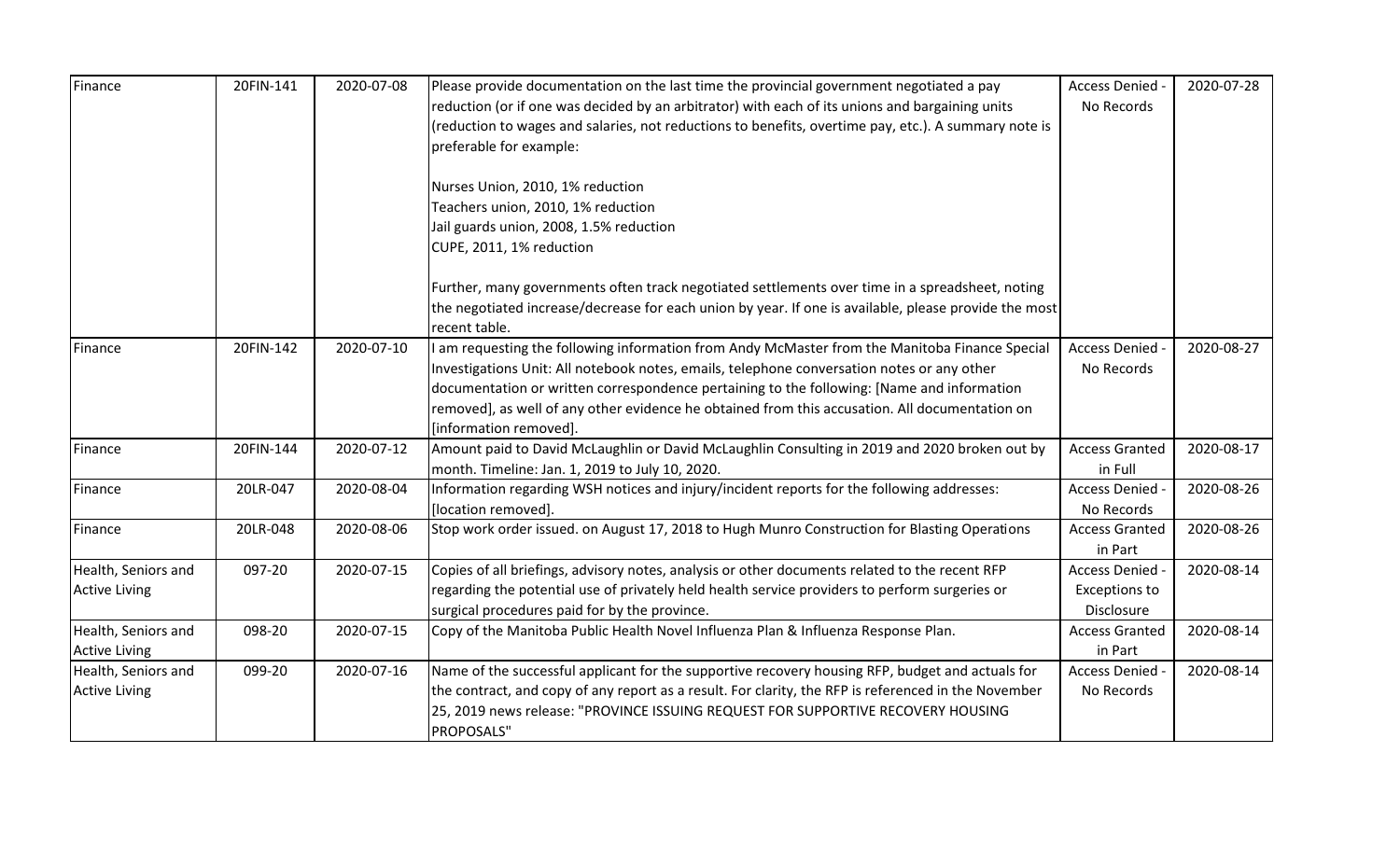| Health, Seniors and  | 100-20 | 2020-07-16 | Request for information on the side effects of Epival:                                                 | <b>Access Granted</b> | 2020-08-14 |
|----------------------|--------|------------|--------------------------------------------------------------------------------------------------------|-----------------------|------------|
| <b>Active Living</b> |        |            | a) Mild                                                                                                | in Full               |            |
|                      |        |            | b) Moderate                                                                                            |                       |            |
|                      |        |            | c) Severe                                                                                              |                       |            |
|                      |        |            | d) Rare side effects                                                                                   |                       |            |
| Health, Seniors and  | 101-20 | 2020-07-16 | Request for information on drug Epival. Official date of registration for drug Epival to be used in    | Access Denied -       | 2020-08-14 |
| <b>Active Living</b> |        |            | Province of Manitoba.                                                                                  | No Records            |            |
| Health, Seniors and  | 102-20 | 2020-07-16 | Request for names of hospitals/institutions where Minister of Health and Ministerial Departments       | Access Denied -       | 2020-08-14 |
| <b>Active Living</b> |        |            | authorized or consented to the use of drug Epival on patients.                                         | No Records            |            |
| Health, Seniors and  | 103-20 | 2020-07-16 | Request for information on the interactions of drug Epival with other prescription drugs and all data  | Access Denied -       | 2020-08-14 |
| <b>Active Living</b> |        |            | on this subject collected, reviewed, by policy or other administrators for the purposes of registering | No Records            |            |
|                      |        |            | Epival to be used by health practitioners in hospitals and institutions in Manitoba.                   |                       |            |
| Health, Seniors and  | 104-20 | 2020-07-16 | Request information on all side effects of Epival administered to patients in hospitals and            | Access Denied -       | 2020-08-14 |
| <b>Active Living</b> |        |            | institutions in the Province of Manitoba. Years 1960 - 2020 found in government data registry          | No Records            |            |
|                      |        |            | bases.                                                                                                 |                       |            |
| Health, Seniors and  | 106-20 | 2020-07-21 | Please provide the number of reports of abuse neglect received by the Protection for Persons in        | <b>Access Granted</b> | 2020-08-20 |
| <b>Active Living</b> |        |            | Care Office for 2019-20.                                                                               | in Full               |            |
| Health, Seniors and  | 107-20 | 2020-07-21 | Please provide the number of investigations into reports of abuse neglect received by the              | <b>Access Granted</b> | 2020-08-20 |
| <b>Active Living</b> |        |            | Protection for Persons in Care Office for each year from 2015-16 to present                            | in Full               |            |
| Health, Seniors and  | 108-20 | 2020-07-21 | Please provide the classifications used to categorize reports of abuse neglect received by the         | <b>Access Granted</b> | 2020-08-20 |
| <b>Active Living</b> |        |            | Protection for Persons in Care Office                                                                  | in Full               |            |
| Health, Seniors and  | 109-20 | 2020-07-21 | Please provide the number of staff at the Protection for Persons in Care Office for each year from     | <b>Access Granted</b> | 2020-08-20 |
| <b>Active Living</b> |        |            | 2015-16 to present.                                                                                    | in Full               |            |
| Health, Seniors and  | 112-20 | 2020-07-28 | Please provide the number of clients served through the Pregnancy and Infant Loss Program. Please      | Access Denied -       | 2020-08-27 |
| <b>Active Living</b> |        |            | provide annual data since the program's inception.                                                     | No Records            |            |
| Health, Seniors and  | 113-20 | 2020-07-28 | Please provide the funding amount for the Pregnancy and Infant Loss Program. Please provide            | <b>Access Denied</b>  | 2020-08-27 |
| <b>Active Living</b> |        |            | annual data since the program's inception.                                                             | No Records            |            |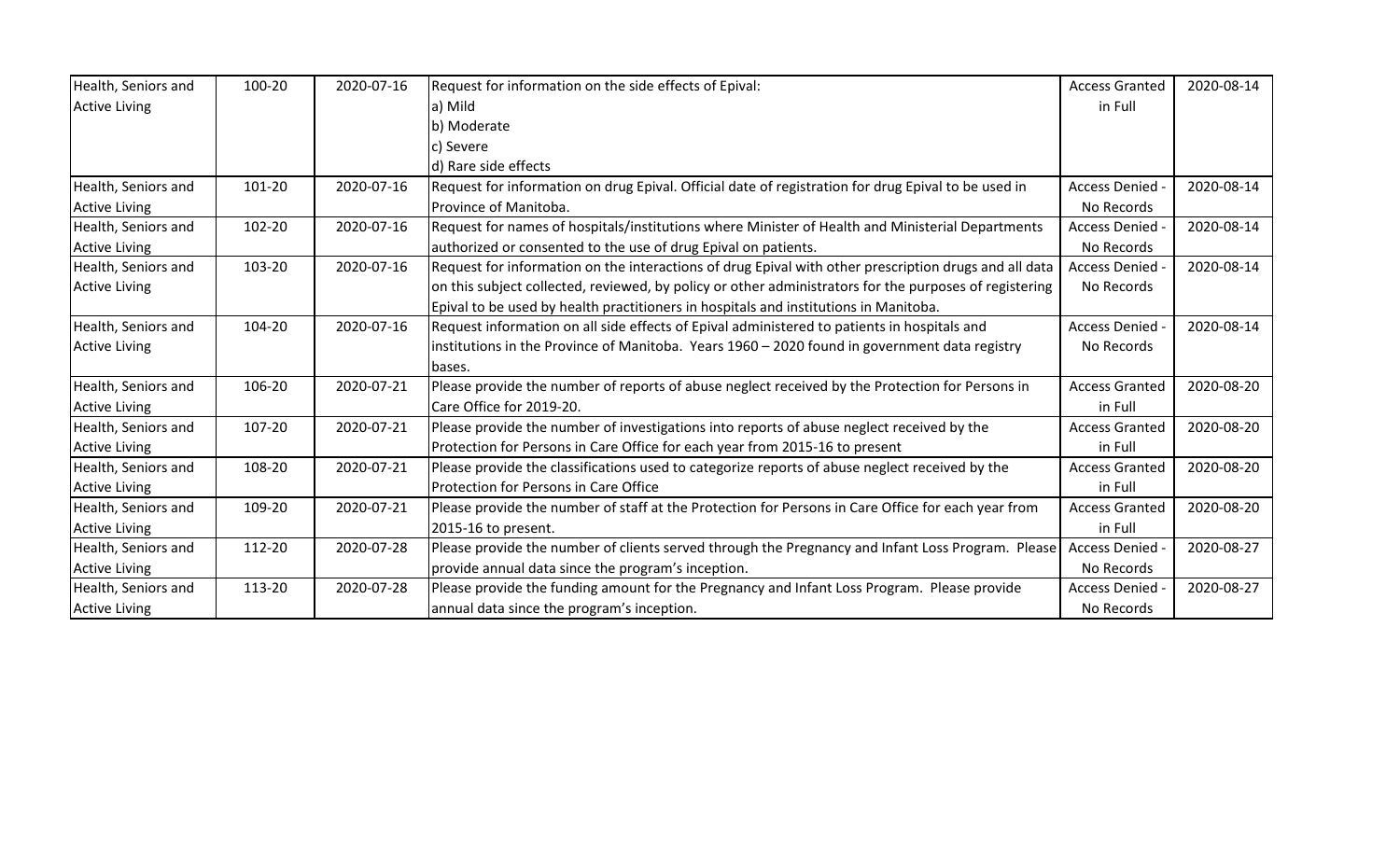| Health, Seniors and  | 116-20 | 2020-07-28 | All data pertaining to water-related health issues or deaths 2010-2020 by location (as specific as       | Access Denied         | 2020-08-27 |
|----------------------|--------|------------|----------------------------------------------------------------------------------------------------------|-----------------------|------------|
| <b>Active Living</b> |        |            | possible): Including but not limited to the following keywords: (suspected) water-borne disease;         | No Records            |            |
|                      |        |            | gastro-intestinal illness; biological, chemical or radiological agents; pathogenic agents (pathogens);   |                       |            |
|                      |        |            | microbiological pathogens; protozoa pathogens; Cryptosporidium; giardia; Campylobacter; Norwalk-         |                       |            |
|                      |        |            | like viruses; Salmonella; hepatitis A virus; hepatitis E virus; norovirus; E. coli; Escherichia Coli:    |                       |            |
|                      |        |            | Meningitis; Coliform Bacterium; microbial disease agents; nitrate-copper; chlorine; chlorination;        |                       |            |
|                      |        |            | poison; poisoning; mercury.                                                                              |                       |            |
| Health, Seniors and  | 117-20 | 2020-07-28 | All data pertaining to water-related health issues or deaths on First Nations in the province 2010-      | <b>Access Denied</b>  | 2020-08-27 |
| <b>Active Living</b> |        |            | 2020 by location (as specific as possible): Including but not limited to the following keywords:         | No Records            |            |
|                      |        |            | (suspected) water-borne disease; gastro-intestinal illness; biological, chemical or radiological agents; |                       |            |
|                      |        |            | pathogenic agents (pathogens); microbiological pathogens; protozoa pathogens; Cryptosporidium;           |                       |            |
|                      |        |            | giardia; Campylobacter; Norwalk-like viruses; Salmonella; hepatitis A virus; hepatitis E virus;          |                       |            |
|                      |        |            | norovirus; E. coli; Escherichia Coli: Meningitis; Coliform Bacterium; microbial disease agents; nitrate- |                       |            |
|                      | 118-20 | 2020-07-28 | copper; chlorine; chlorination; poison; poisoning; mercury.                                              |                       |            |
| Health, Seniors and  |        |            | am trying to answer some questions regarding Manitoba's COVID-19 mitigation efforts. It would be         | Access Denied -       | 2020-08-27 |
| <b>Active Living</b> |        |            | helpful if you could send me any documents that pertain to any potential or actual negative health       | <b>Exceptions to</b>  |            |
|                      |        |            | and social impacts due to the government lockdown.                                                       | Disclosure            |            |
| Health, Seniors and  | 119-20 | 2020-07-28 | am trying to answer some questions regarding Manitoba's COVID-19 mitigation efforts. It would be         | Access Denied -       | 2020-08-27 |
| <b>Active Living</b> |        |            | helpful if you could send me any documents that pertain to the COVID-19 disease modelling                | <b>Exceptions to</b>  |            |
|                      |        |            | released on April 29.                                                                                    | Disclosure            |            |
| Health, Seniors and  | 121-20 | 2020-07-28 | I am trying to answer some questions regarding Manitoba's COVID-19 mitigation efforts. It would be       | <b>Access Granted</b> | 2020-08-27 |
| <b>Active Living</b> |        |            | helpful if you could send me any documents that pertain to herd immunity.                                | in Full               |            |
| Health, Seniors and  | 123-20 | 2020-07-28 | am trying to answer some questions regarding Manitoba's COVID-19 mitigation efforts. It would be         | Access Denied -       | 2020-08-27 |
| <b>Active Living</b> |        |            | helpful if you could send me any documents that pertain to approaches to COVID-19 mitigation             | No Records            |            |
|                      |        |            | used in other countries such as Taiwan, South Korea and Sweden.                                          |                       |            |
| Health, Seniors and  | 124-20 | 2020-07-28 | am trying to answer some questions regarding Manitoba's COVID-19 mitigation efforts. It would be         | <b>Access Granted</b> | 2020-08-27 |
| <b>Active Living</b> |        |            | helpful if you could send me any documents that pertain to the decision to close schools.                | in Full               |            |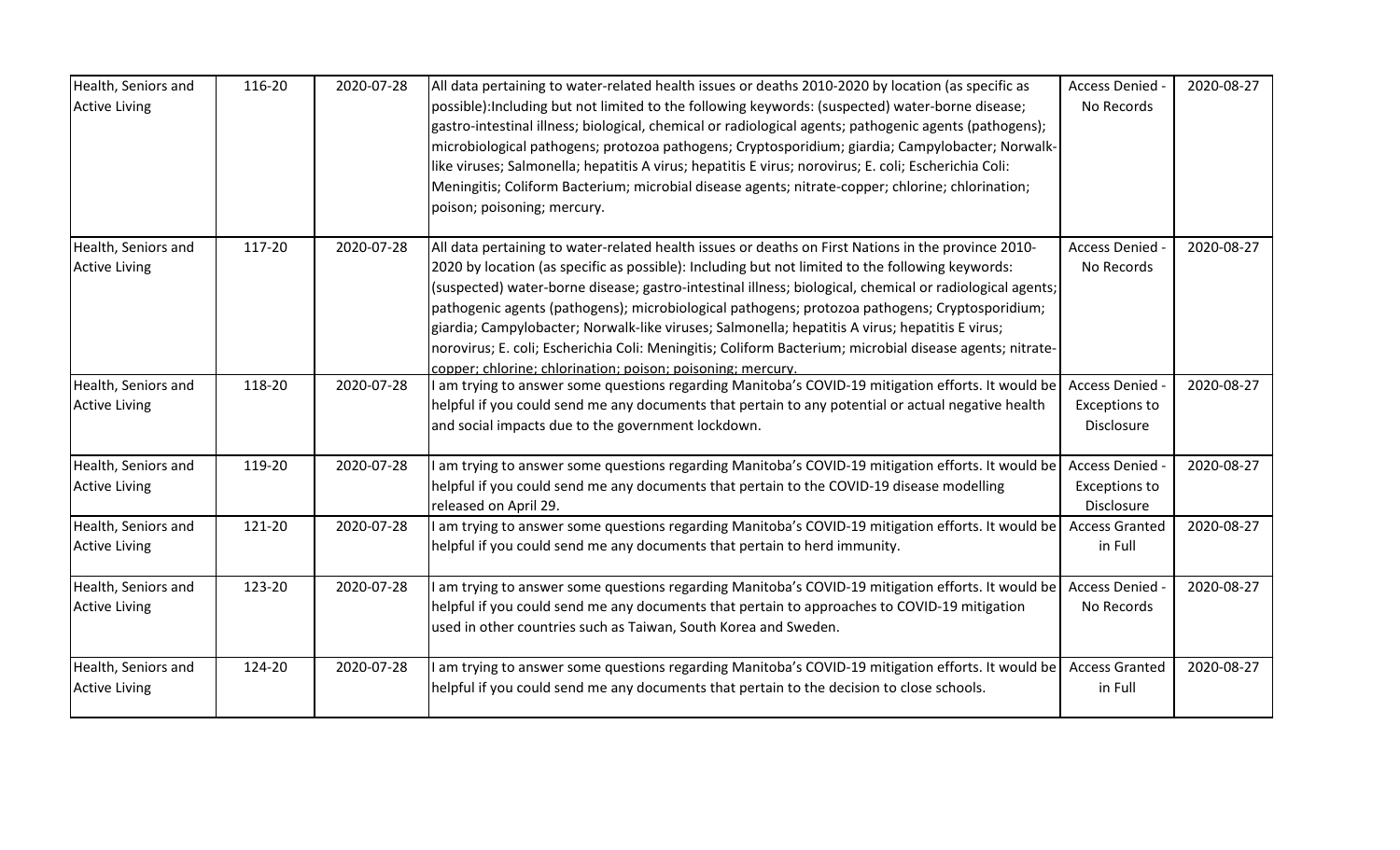| Health, Seniors and  | 125-20      | 2020-07-28 | am trying to answer some questions regarding Manitoba's COVID-19 mitigation efforts. It would be                                                      | <b>Access Granted</b>              | 2020-08-27 |
|----------------------|-------------|------------|-------------------------------------------------------------------------------------------------------------------------------------------------------|------------------------------------|------------|
| <b>Active Living</b> |             |            | helpful if you could send me any documents that pertain to communications with religious leaders.                                                     | in Part                            |            |
| Health, Seniors and  | 126-20      | 2020-07-28 | am trying to answer some questions regarding Manitoba's COVID-19 mitigation efforts. It would be                                                      | <b>Access Granted</b>              | 2020-08-27 |
| <b>Active Living</b> |             |            | helpful if you could send me any documents that pertain to nursing homes or the elderly in general.                                                   | in Full                            |            |
| Health, Seniors and  | 127-20      | 2020-07-28 | am trying to answer some questions regarding Manitoba's COVID-19 mitigation efforts. It would be                                                      | <b>Access Granted</b>              | 2020-08-27 |
| <b>Active Living</b> |             |            | helpful if you could send me any documents that pertain to the use of face masks.                                                                     | in Full                            |            |
| Health, Seniors and  | 128-20      | 2020-07-28 | am trying to answer some questions regarding Manitoba's COVID-19 mitigation efforts. It would be                                                      | <b>Access Granted</b>              | 2020-08-27 |
| <b>Active Living</b> |             |            | helpful if you could send me any documents that pertain to any evidence of the spread of COVID-19.                                                    | in Full                            |            |
| Health, Seniors and  | 129-20      | 2020-07-30 | Number of daily COVID-19 testing conducted by Dynacare since April 28, 2020 as referenced in the                                                      | <b>Access Granted</b>              | 2020-08-28 |
| <b>Active Living</b> |             |            | April 28, 2020 press release: "PROVINCE INCREASES COVID-19 TESTING CRITERIA AND CAPACITY"                                                             | in Full                            |            |
| Indigenous and       | INR 2019-44 | 2019-12-11 | 'From the Departments 2019/2020 Committee of Supply Books: all notes regarding "Tab 9".'                                                              | Access Denied -                    | 2020-06-03 |
| Northern Relations   |             |            |                                                                                                                                                       | <b>Exceptions to</b><br>Disclosure |            |
| Infrastructure       | 20-014      | 2020-01-29 | All communication with municipalities regarding funding for snow clearing on provincial roads since                                                   | <b>Access Granted</b>              | 2020-08-07 |
|                      |             |            | September 1, 2019.                                                                                                                                    | in Part                            |            |
| Infrastructure       | 20-015      | 2020-01-29 | Briefing and advisory notes regarding snow clearing on provincial roads since September 1, 2019.                                                      | <b>Access Granted</b><br>in Part   | 2020-08-07 |
| Infrastructure       | 20-016      | 2020-01-31 | Please provide copies of any information, documents or agreements on the tender work that was                                                         | <b>Access Granted</b>              | 2020-08-07 |
|                      |             |            | awarded to Strilkiwski Contracting Ltd, in respect of the Lake St Martin Outlet Channel Access Road<br>project                                        | in Part                            |            |
| Infrastructure       | 20-017      | 2020-01-31 | Please provide copies of any information, documents or agreements on the tender work that was                                                         | <b>Access Granted</b>              | 2020-08-07 |
|                      |             |            | awarded in respect of the Lake St. Martin Outlet Channel Access Road project. Please limit to<br>English records and to final versions or most recent | in Part                            |            |
| Infrastructure       | 20-018      | 2020-01-31 | Please provide copies of all work orders, including change work orders, that have been issued in                                                      | <b>Access Granted</b>              | 2020-08-07 |
|                      |             |            | respect of the Lake St. Martin Outlet Channel Access Road project. Please limit to English records                                                    | in Part                            |            |
|                      |             |            | and to final versions                                                                                                                                 |                                    |            |
| Infrastructure       | 20-036      | 2020-03-03 | Total number of employee positions filled and the total employee positions vacant at all MI                                                           | <b>Access Granted</b>              | 2020-08-07 |
|                      |             |            | maintenance yards as of the most recent data available                                                                                                | in Full                            |            |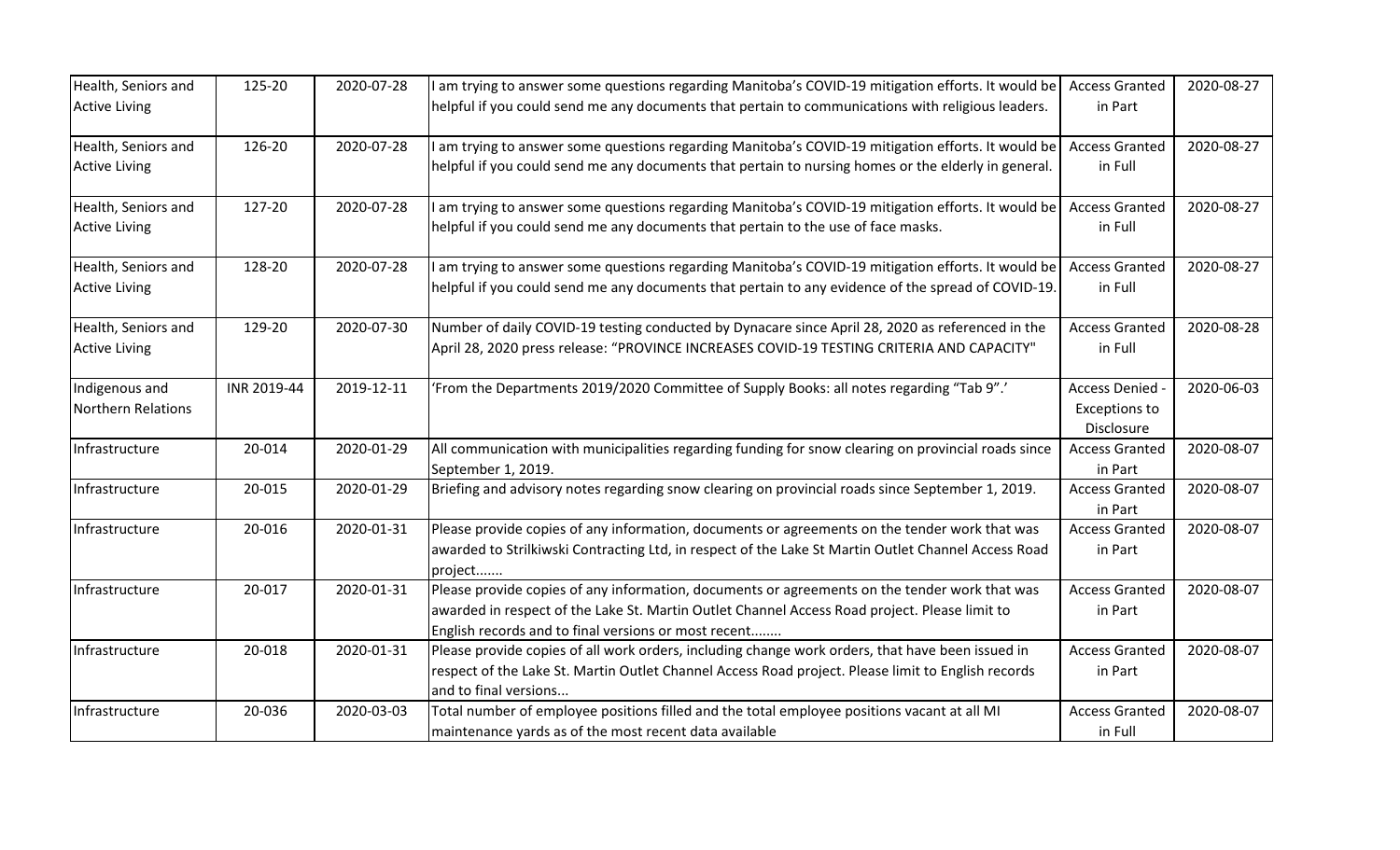| Infrastructure | 20-037        | 2020-03-03 | Contract with Strilkiwski Contracting Ltd on the construction of a turning bay from highway 395 on    | Access Denied -       | 2020-08-07 |
|----------------|---------------|------------|-------------------------------------------------------------------------------------------------------|-----------------------|------------|
|                |               |            | to highway 392 in Snow Lake area                                                                      | No Records            |            |
| Infrastructure | 20-043 to 045 | 2020-06-04 | Housebook notes, table of Contents, Committee of supply table of contents                             | <b>Access Granted</b> | 2020-08-07 |
|                |               |            |                                                                                                       | in Part               |            |
| Infrastructure | 20-046        | 2020-06-09 | All records of financial and workforce impact management documents including templates, context       | Access Denied -       | 2020-08-07 |
|                |               |            | and briefing notes since April 1, 2020.                                                               | <b>Exceptions to</b>  |            |
|                |               |            |                                                                                                       | Disclosure            |            |
| Infrastructure | 20-047        | 2020-07-27 | Any reports, created since Jan. 1, 2019, that discuss options other than a roundabout at the junction | Access Denied -       | 2020-08-24 |
|                |               |            | of Hwys 1 and 16.                                                                                     | No Records            |            |
| Justice        | 2020-104      | 2020-06-19 | Author and date of production of this document:                                                       | <b>Access Granted</b> | 2020-08-19 |
|                |               |            | http://www.mbpolicecom.ca/pdf/municipal_policyprocedure.pdf                                           | in Full               |            |
| Justice        | 2020-105      | 2020-06-19 | All communication regarding the creation of this document:                                            | <b>Access Granted</b> | 2020-08-19 |
|                |               |            | http://www.mbpolicecom.ca/pdf/municipal_policyprocedure.pdf                                           | in Part               |            |
| Justice        | 2020-106      | 2020-06-19 | Copy of all direction, directives or opinions provided to the Winnipeg Police Board by the Manitoba   | <b>Access Granted</b> | 2020-08-19 |
|                |               |            | Police Commission since 2016                                                                          | in Part               |            |
| Justice        | 2020-108      | 2020-07-03 | [Date and personal information removed]. I [name removed] am requesting my recorded phone             | Access Denied -       | 2020-08-04 |
|                |               |            | conversation from [date and location removed].                                                        | No Records            |            |
| Justice        | 2020-109      | 2020-07-06 | Please provide all reports, advisory material, estimates, proposals, emails and letters submitted by  | Access Denied -       | 2020-08-05 |
|                |               |            | Community Safety Knowledge Alliance Inc. regarding a review of the Police Services Act.               | <b>Exceptions to</b>  |            |
|                |               |            |                                                                                                       | Disclosure            |            |
| Justice        | 2020-110      | 2020-07-06 | Letters to/or from the City of Winnipeg regarding the Winnipeg Police Services Act and any changes    | Access Denied -       | 2020-08-05 |
|                |               |            | thereto from June to current.                                                                         | <b>Exceptions to</b>  |            |
|                |               |            |                                                                                                       | Disclosure            |            |
| Justice        | 2020-112      | 2020-07-08 | From the Spring Session, 2020 housebook, under heading "Victim Services (Branch Summary)" copy        | <b>Access Granted</b> | 2020-08-06 |
|                |               |            | of note number 6.                                                                                     | in Part               |            |
| Justice        | 2020-113      | 2020-07-08 | From the Spring Session, 2020 housebook, under heading "Victim Services (Branch Summary)" copy        | <b>Access Granted</b> | 2020-08-07 |
|                |               |            | of note number 7.                                                                                     | in Full               |            |
| Justice        | 2020-114      | 2020-07-10 | From the Spring Session, 2020 housebook, under heading "Legal Services (Branch Summary)" copy         | <b>Access Granted</b> | 2020-08-10 |
|                |               |            | of note number 12.                                                                                    | in Part               |            |
| Justice        | 2020-115      | 2020-07-10 | From the Spring Session, 2020 housebook, under heading "Legal Services (Branch Summary)" copy         | <b>Access Granted</b> | 2020-08-10 |
|                |               |            | of note number 13.                                                                                    | in Part               |            |
| Justice        | 2020-118      | 2020-07-13 | FIPPA #2020-118: From the Spring Session, 2020 housebook, under heading "Manitoba Human               | <b>Access Granted</b> | 2020-08-10 |
|                |               |            | Rights Commission MHRC Branch Summary" copy of note number 16                                         | in Full               |            |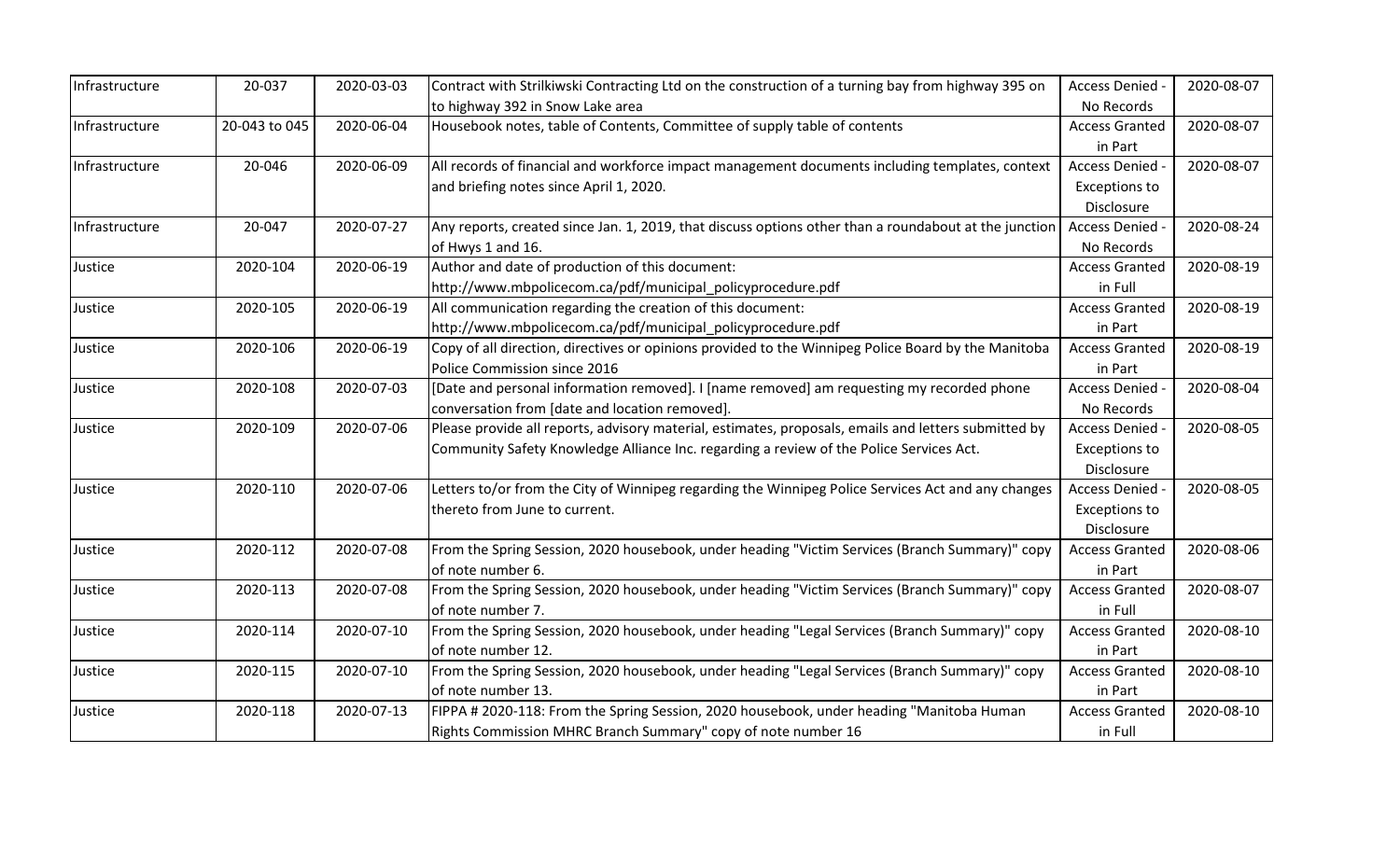| Justice | 2020-119 | 2020-07-13   | From the Spring Session, 2020 housebook, under heading "Corporate Services (Branch Summary)"       | <b>Access Granted</b> | 2020-08-12 |
|---------|----------|--------------|----------------------------------------------------------------------------------------------------|-----------------------|------------|
|         |          |              | copy of note number 1                                                                              | in Full               |            |
| Justice | 2020-120 | 2020-07-14   | Regarding contract 4501159304 with MATRIX VIDEO COMMUNICATIONS CORP: Copy of the RFP or            | <b>Access Granted</b> | 2020-08-13 |
|         |          |              | tender (if any), copy of the contract and contract amendments, and copy of any report as a result. | in Part               |            |
|         |          |              | Timeline: Jan. 1, 2019 to July 7, 2020                                                             |                       |            |
| Justice | 2020-122 | 2020-07-14   | From the Spring Session, 2020 housebook, under heading "Corporate Services (Branch Summary)"       | <b>Access Granted</b> | 2020-08-13 |
|         |          |              | copy of note number 2.                                                                             | in Full               |            |
| Justice | 2020-123 | 2020-07-14   | From the Spring Session, 2020 housebook, under heading "Corporate Services (Branch Summary)"       | <b>Access Granted</b> | 2020-08-13 |
|         |          |              | copy of note number 3                                                                              | in Part               |            |
| Justice | 2020-124 | 2020-07-14   | From the Spring Session, 2020 housebook, under heading "Corporate Services (Branch Summary)"       | <b>Access Granted</b> | 2020-08-14 |
|         |          |              | copy of note number 8.                                                                             | in Full               |            |
| Justice | 2020-125 | 2020-07-14   | From the Spring Session, 2020 housebook, under heading "Custody Corrections (Branch Summary)"      | <b>Access Granted</b> | 2020-08-14 |
|         |          |              | copy of note number 9.                                                                             | in Part               |            |
| Justice | 2020-126 | 2020-07-16   | From the Spring Session, 2020 housebook, under heading "Custody Corrections (Branch Summary)"      | <b>Access Granted</b> | 2020-08-14 |
|         |          |              | copy of note number 10.                                                                            | in Part               |            |
| Justice | 2020-127 | 2020-07-20   | Cost of the flight referenced in this article:                                                     | <b>Access Granted</b> | 2020-08-19 |
|         |          |              | https://www.winnipegfreepress.com/special/coronavirus/northern-justice-pandemic-collide-           | in Full               |            |
|         |          |              | 571094312.html Print                                                                               |                       |            |
| Justice | 2020-128 | 2020-07-20   | From the Spring Session, 2020 housebook, under heading ""Custody Corrections (Branch               | <b>Access Granted</b> | 2020-08-19 |
|         |          |              | Summary)"" copy of note number 15.                                                                 | in Part               |            |
| Justice | 2020-129 | 2020-06-7-20 | From the Spring Session, 2020 housebook, under heading ""Custody Corrections (Branch               | <b>Access Granted</b> | 2020-08-19 |
|         |          |              | Summary)"" copy of note number 18.                                                                 | in Part               |            |
| Justice | 2020-130 | 2020-07-21   | From the Spring Session, 2020 housebook, under heading "Custody Corrections (Branch Summary)"      | <b>Access Granted</b> | 2020-08-20 |
|         |          |              | copy of note number 19.                                                                            | in Part               |            |
| Justice | 2020-131 | 2020-07-21   | From the Spring Session, 2020 housebook, under heading "Community Corrections (Branch              | <b>Access Granted</b> | 2020-08-20 |
|         |          |              | Summary)" copy of note number 20.                                                                  | in Full               |            |
| Justice | 2020-133 | 2020-07-21   | Criminal Organization and High Risk Offender Unit (COHROU): 1. Process to determine how an         | <b>Access Granted</b> | 2020-08-20 |
|         |          |              | individual on probation is assigned to COHROU.                                                     | in Full               |            |
| Justice | 2020-135 | 2020-07-22   | Request access to the recommendations coming from the review of the current youth justice          | Access Denied         | 2020-08-21 |
|         |          |              | system in Manitoba and its connections to the child welfare system that was initiated on February  | No Records            |            |
|         |          |              | 15th, 2019.                                                                                        |                       |            |
| Justice | 2020-136 | 2020-07-23   | From the Spring Session, 2020 housebook, under heading "Community Corrections (Branch              | <b>Access Granted</b> | 2020-08-21 |
|         |          |              | Summary)" copy of note number 22.                                                                  | in Full               |            |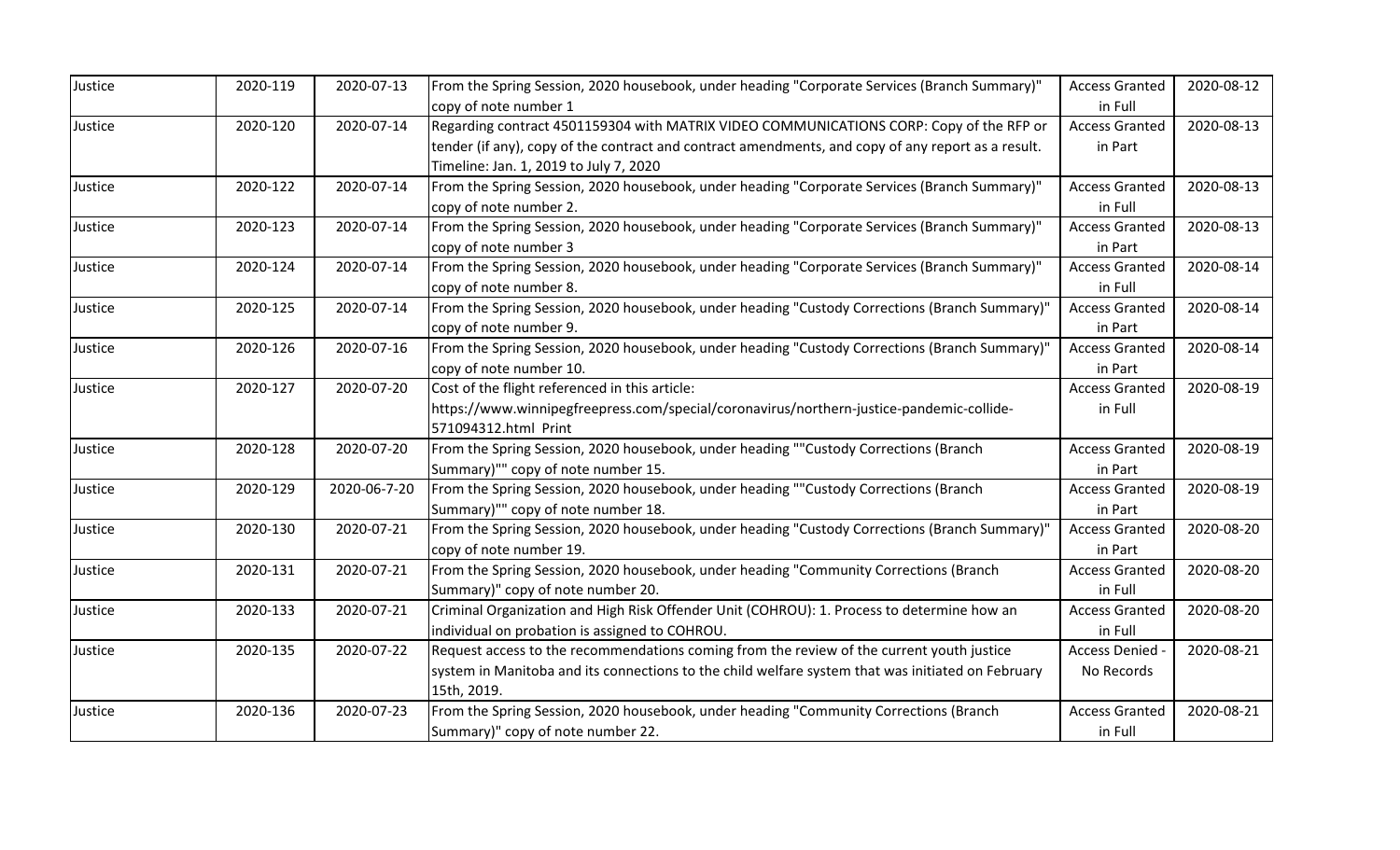| Justice                    | 2020-137   | 2020-07-23 | From the Spring Session, 2020 housebook, under heading "Community Corrections (Branch              | <b>Access Granted</b> | 2020-08-21 |
|----------------------------|------------|------------|----------------------------------------------------------------------------------------------------|-----------------------|------------|
|                            |            |            | Summary)" copy of note number 23.                                                                  | in Full               |            |
| Justice                    | 2020-138   | 2020-07-24 | From the Spring Session, 2020 housebook, under heading "Community Corrections (Branch              | <b>Access Granted</b> | 2020-08-21 |
|                            |            |            | Summary)" copy of note number 24.                                                                  | in Full               |            |
| Justice                    | 2020-139   | 2020-07-24 | From the Spring Session, 2020 housebook, under heading "Community Corrections (Branch              | <b>Access Granted</b> | 2020-08-21 |
|                            |            |            | Summary)" copy of note number 27.                                                                  | in Full               |            |
| Justice                    | 2020-140   | 2020-07-28 | From the Spring Session, 2020 housebook, under heading "Provincial Policing, Policing Services and | <b>Access Granted</b> | 2020-08-27 |
|                            |            |            | Public Safety (Branch Summary)" copy of note number 28.                                            | in Full               |            |
| Justice                    | 2020-141   | 2020-07-28 | From the Spring Session, 2020 housebook, under heading "Provincial Policing, Policing Services and | <b>Access Granted</b> | 2020-08-27 |
|                            |            |            | Public Safety (Branch Summary)" copy of note number 30.                                            | in Part               |            |
| Justice                    | 2020-142   | 2020-07-29 | From the Spring Session, 2020 housebook, under heading "Provincial Policing, Policing Services and | <b>Access Granted</b> | 2020-08-28 |
|                            |            |            | Public Safety (Branch Summary)" copy of note number 31.                                            | in Full               |            |
| Justice                    | 2020-143   | 2020-07-29 | From the Spring Session, 2020 housebook, under heading "Provincial Policing, Policing Services and | <b>Access Granted</b> | 2020-08-28 |
|                            |            |            | Public Safety (Branch Summary)" copy of note number 32.                                            | in Part               |            |
| Justice                    | 2020-144   | 2020-08-04 | From the Spring Session, 2020 housebook, under heading "Provincial Policing, Policing Services and | <b>Access Granted</b> | 2020-08-28 |
|                            |            |            | Public Safety (Branch Summary)" copy of note number 33.                                            | in Full               |            |
| Justice                    | 2020-145   | 2020-08-04 | From the Spring Session, 2020 housebook, under heading "Provincial Policing, Policing Services and | <b>Access Granted</b> | 2020-08-28 |
|                            |            |            | Public Safety (Branch Summary)" copy of note number 34.                                            | in Full               |            |
| Justice                    | 2020-146   | 2020-08-04 | From the Spring Session, 2020 housebook, under heading "Provincial Policing, Policing Services and | <b>Access Granted</b> | 2020-08-28 |
|                            |            |            | Public Safety (Branch Summary)" copy of note number 36.                                            | in Part               |            |
| Justice                    | 2020-147   | 2020-08-04 | From the Spring Session, 2020 housebook, under heading "Independent Investigation Unit (IIU)       | <b>Access Granted</b> | 2020-08-28 |
|                            |            |            | (Branch Summary)" copy of note number 39.                                                          | in Full               |            |
| Justice                    | 2020-148   | 2020-08-05 | From the Spring Session, 2020 housebook, under heading "Crime Prevention (Branch Summary)"         | <b>Access Granted</b> | 2020-08-28 |
|                            |            |            | copy of note number 40.                                                                            | in Full               |            |
| Justice                    | 2020-149   | 2020-08-05 | From the Spring Session, 2020 housebook, under heading "Protective Services (Branch Summary)"      | <b>Access Granted</b> | 2020-08-28 |
|                            |            |            | copy of note number 43.                                                                            | in Part               |            |
| <b>Municipal Relations</b> | MR 2019-04 | 2019-01-22 | From the spring 2018 Housebook, record "2018 Capital Funding Pressures (PMSS) From the Spring      | <b>Access Granted</b> | 2020-08-21 |
|                            |            |            | 2018 Housebook, record Zoning for Cannabis. From the Spring 2018 Housebook, record Sustainable     | in Part               |            |
|                            |            |            | Workforce, Community Development Programs Intake, Forks Railside Development Tax Increment         |                       |            |
|                            |            |            | Financing TIF Support.                                                                             |                       |            |
| <b>Municipal Relations</b> | MR 2019-18 | 2019-02-26 | All records associated with the June 18, 2018 Joint Working Group meeting, including but not       | <b>Access Granted</b> | 2020-08-21 |
|                            |            |            | limited to agendas, itineraries, briefing and advisory notes, and hand written notes.              | in Part               |            |
|                            |            |            |                                                                                                    |                       |            |